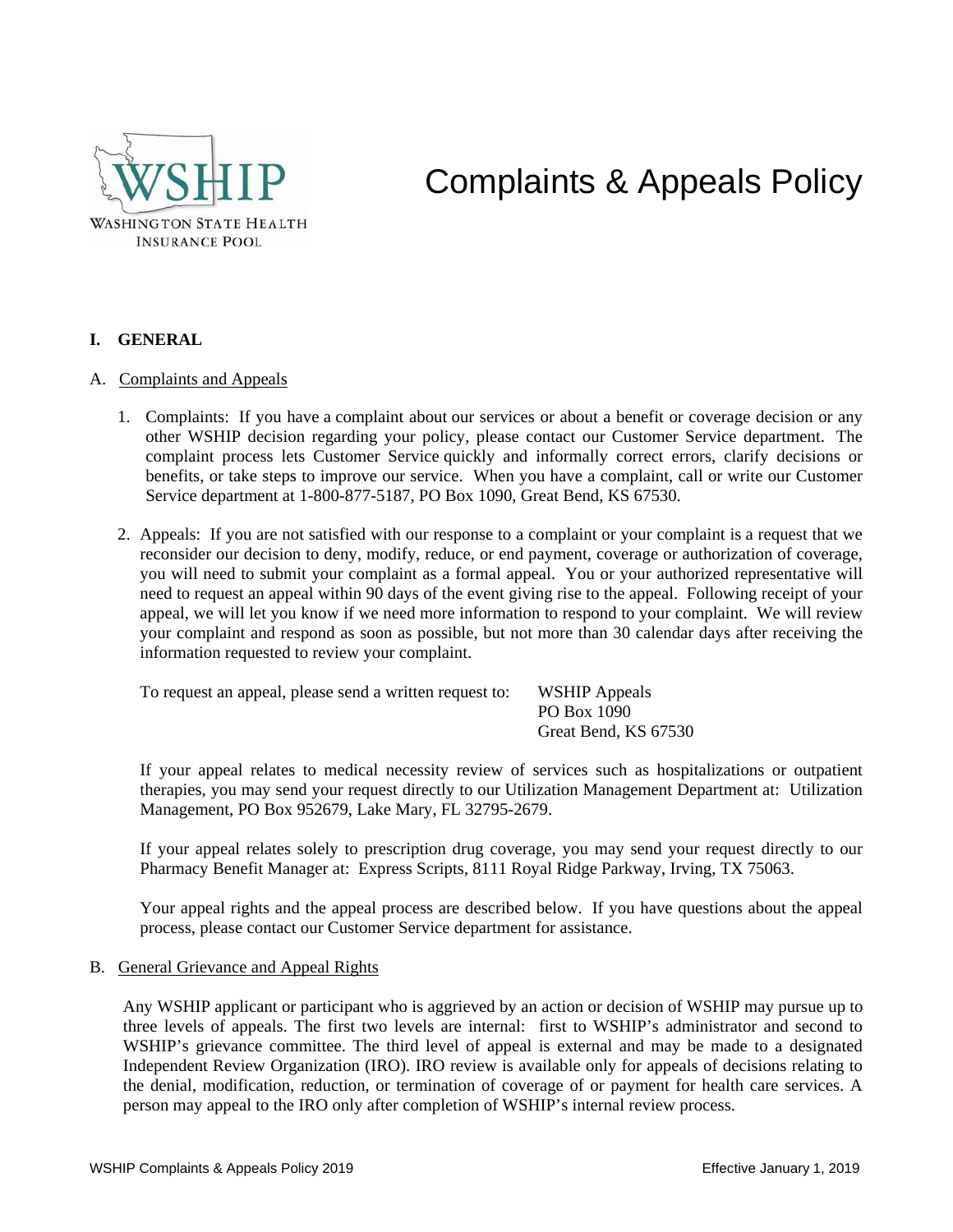### **II. INTERNAL APPEAL PROCESS**

- A. Appeal to WSHIP's Administrator (First Level)
	- 1. The person, or his or her authorized representative, must notify WSHIP's administrator of his or her request for appeal within 90 days of the event giving rise to the appeal. We have delegated the administrator's responsibility for first-level appeals related to pharmacy benefit coverage issues to our Pharmacy Benefit Manager.
	- 2. Within five business days, the WSHIP administrator will respond to the person in writing confirming receipt of the appeal request, the date it was received, the nature of the complaint, and the resolution requested.
	- 3. WSHIP's administrator will investigate the complaint, considering all information submitted by the person, and make its decision within 30 days of receipt of the complete information needed to respond to the appeal.
	- 4. WSHIP's administrator will notify the person of its decision in writing and inform the person of any further appeal options. The written notice will explain the decision and any supporting coverage or clinical reasons and will specifically refer to any supporting documents. If WSHIP's administrator fails to make its decision within 30 days of its receipt of the complete information needed to respond to the appeal, such failure is deemed to be an adverse decision and the person may appeal to the next level.
	- 5. If a complaint involves denial of coverage of a service, and the person provides written notice to WSHIP's administrator of a need for a speedy appeal process because the regular appeal process timelines could seriously jeopardize the person's life, health or ability to regain maximum function, WSHIP's administrator will provide its written decision within 72 hours of receipt of the appeal request.
- B. Appeal to WSHIP's Grievance Committee (Second Level)
	- 1. The person, or his or her authorized representative, must notify WSHIP's administrator of his or her request for appeal to WSHIP's grievance committee within 90 days of an adverse decision by WSHIP's administrator and include a written description of the complaint.
	- 2. Within five business days, WSHIP's administrator will respond to the person in writing confirming receipt of the appeal request, the date it was received, the nature of the complaint, and the resolution requested. Within two business days of sending this notice, WSHIP's administrator will forward the appeal, with all relevant information from its files, to the WSHIP's grievance committee.
	- 3. WSHIP's grievance committee will investigate the complaint, considering all information submitted by the person, and make its decision within 30 days of its receipt of the complete information needed to respond to the appeal. The grievance committee may engage independent medical and legal experts to assist in the review process.
	- 4. WSHIP's grievance committee will notify the person of its decision in writing and inform the person of any further appeal options. The written notice will explain the decision and any supporting coverage or clinical reasons and will specifically refer to any supporting documents. If WSHIP's grievance committee fails to make its decision within 30 days of its receipt of the complete information needed to